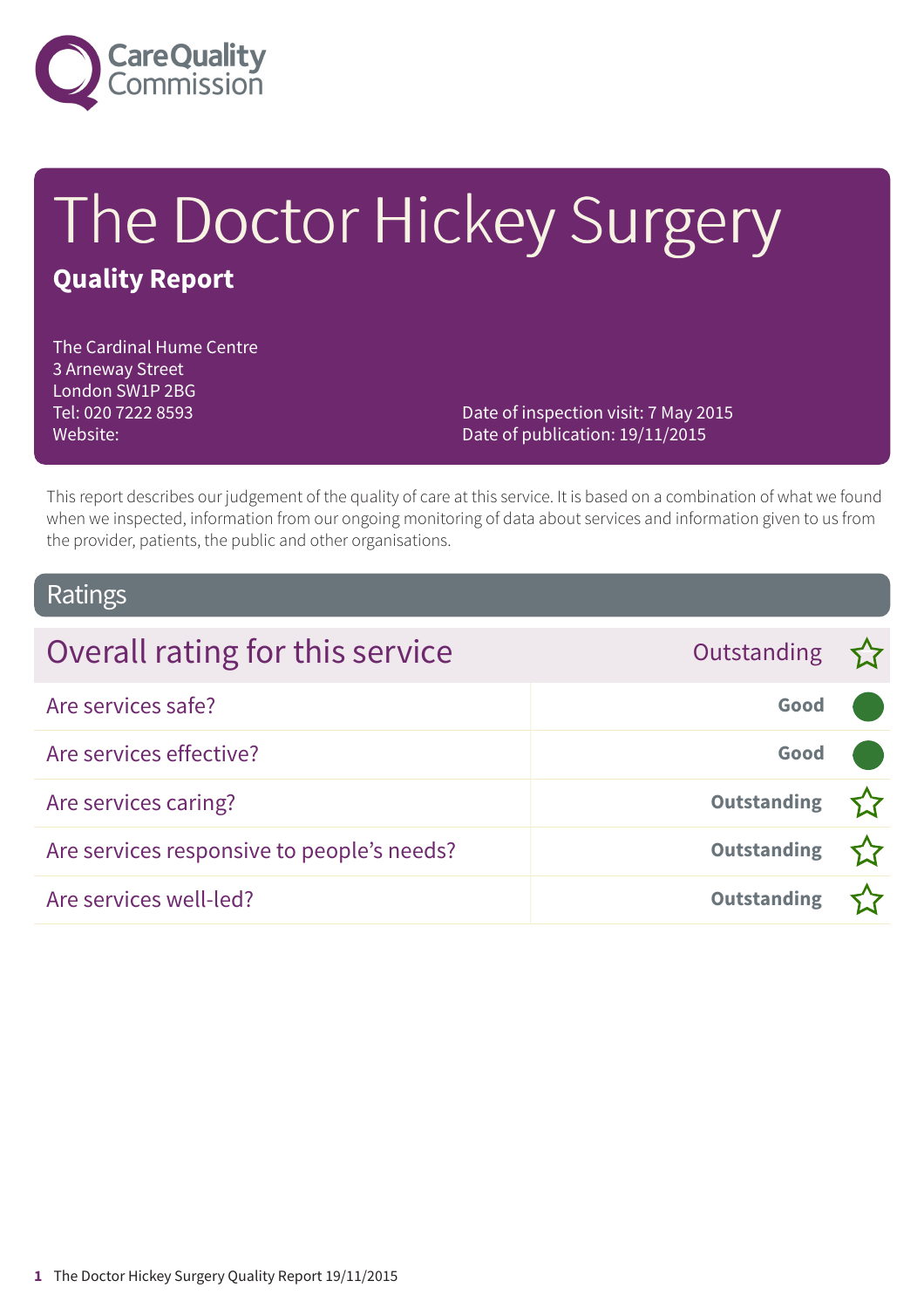## **Contents**

| Summary of this inspection                                                                                                                                                                            | Page            |  |
|-------------------------------------------------------------------------------------------------------------------------------------------------------------------------------------------------------|-----------------|--|
| Overall summary<br>The five questions we ask and what we found<br>The six population groups and what we found<br>What people who use the service say<br>Areas for improvement<br>Outstanding practice | $\overline{2}$  |  |
|                                                                                                                                                                                                       | $\overline{4}$  |  |
|                                                                                                                                                                                                       | $6\phantom{1}6$ |  |
|                                                                                                                                                                                                       | 9               |  |
|                                                                                                                                                                                                       | 9               |  |
|                                                                                                                                                                                                       | 9               |  |
| Detailed findings from this inspection                                                                                                                                                                |                 |  |
| Our inspection team                                                                                                                                                                                   | 10              |  |
| Background to The Doctor Hickey Surgery                                                                                                                                                               | 10              |  |
| Why we carried out this inspection                                                                                                                                                                    | 10              |  |
| How we carried out this inspection                                                                                                                                                                    | 10              |  |

Detailed findings 12

## Overall summary

#### **Letter from the Chief Inspector of General Practice**

We carried out an announced comprehensive inspection at The Doctor Hickey Surgery on 7 May 2015. Overall the practice is rated as outstanding.

Please note that when referring to information throughout this report, for example any reference to the Quality and Outcomes Framework data, this relates to the most recent information available to the CQC at that time.

Our key findings across all the areas we inspected were as follows:

- Staff understood and fulfilled their responsibilities to raise concerns and report incidents and near misses. Opportunities for learning from internal and external incidents were maximised.
- The practice used innovative and proactive methods to improve patient outcomes, working with other local providers to share best practice.
- Patients said they were treated with compassion, dignity and respect and they were involved in their care and decisions about their treatment. Information was provided to help patients understand the care available to them.
- The practice worked closely with other organisations and with the local community in planning how services were provided to ensure that they meet people's needs.
- The practice implemented suggestions for improvements and made changes to the way it delivered services as a consequence of feedback from patients and from the Patient Participation Group (PPG).
- The practice had good facilities and was well equipped to treat patients and meet their needs. Information about how to complain was available and easy to understand
- The practice had a clear vision which had quality and safety as its top priority. A business plan was in place,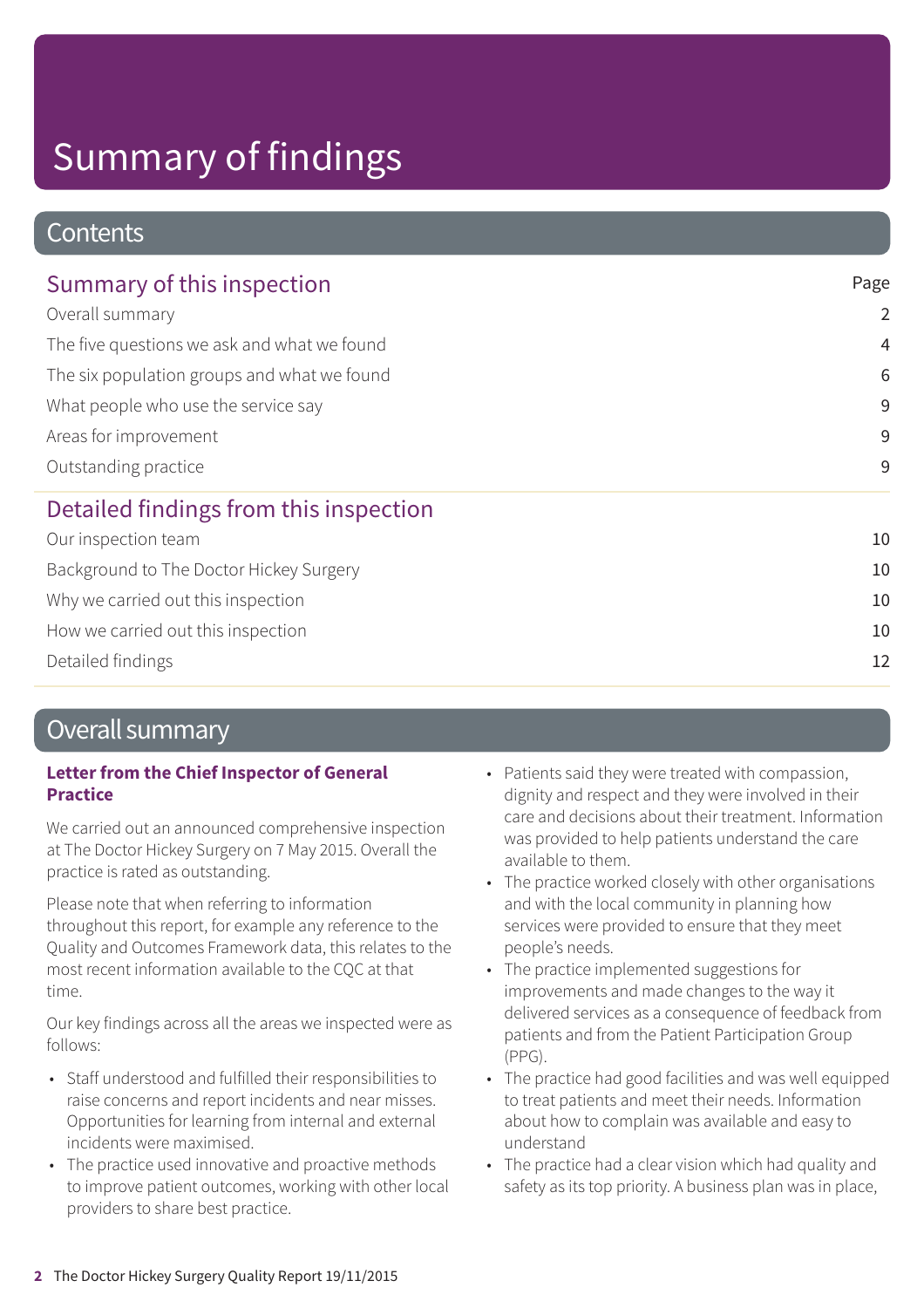was monitored and regularly reviewed and discussed with all staff. High standards were promoted and owned by all practice staff with evidence of team working across all roles.

We saw several areas of outstanding practice including:

- The practice had a Street Doctor Program which was a medical outreach project where GPs and some practice staff would carry out night walks through the local streets and parks. They spoke with rough sleepers, identified their medical needs and addressed those needs in ways which were likely to improve both their general health and their ability to utilize general homelessness services, with the ultimate aim of permanent resettlement.
- The practice employed an in-house drug and alcohol counsellor who was available five days a week and a general counsellor one day a week. They would see both booked and walk-in patients. They would see up to nine patients a day.
- The practice had entered into a partnership with a local food business who provided sandwiches daily for their patients. Patients we spoke with told us this was sometimes the only food they ate for days.

However there were areas of practice where the provider should make improvements:

• The practice should ensure chaperone training is undertaken for all members of staff who perform these duties.

#### **Professor Steve Field (CBE FRCP FFPH FRCGP)**

Chief Inspector of General Practice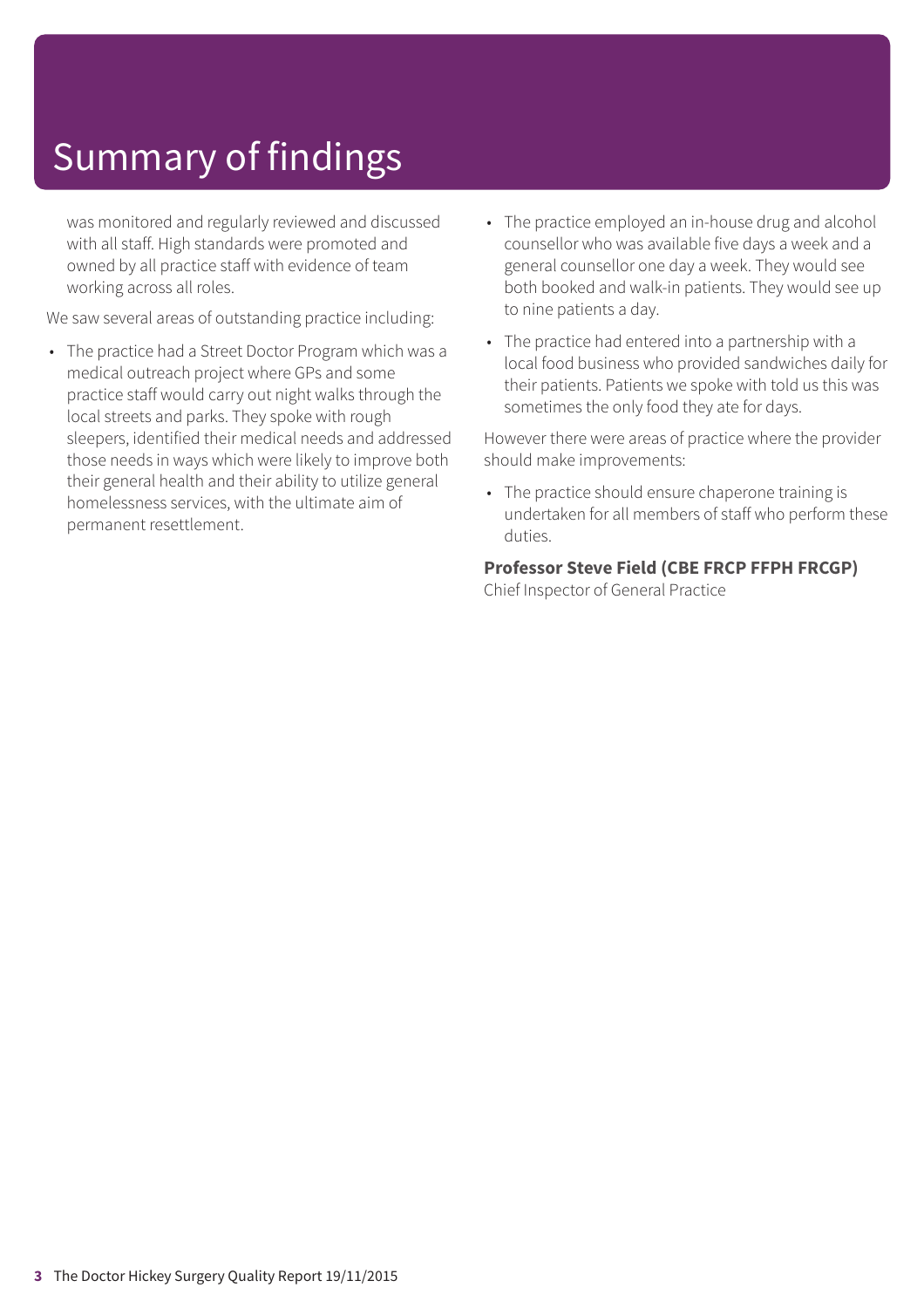## The five questions we ask and what we found

We always ask the following five questions of services.

#### **Are services safe?**

The practice is rated as good for providing safe services. Staff understood and fulfilled their responsibilities to raise concerns, and to report incidents and near misses. Lessons were learned and communicated widely to support improvement. Information about safety was recorded, monitored, appropriately reviewed and addressed. Risks to patients were assessed and well managed.

#### **Are services effective?**

The practice is rated as good for providing effective services. Data showed patient outcomes were at or above average for the locality. Staff referred to guidance from the National Institute for Health and Care Excellence and used it routinely. Patients' needs were assessed and care was planned and delivered in line with current legislation. This included assessing capacity and promoting good health. There was evidence of appraisals and personal development plans for all staff. Staff worked with multidisciplinary teams

#### **Are services caring?**

The practice is rated as outstanding for providing caring services. We observed a patient-centred culture. Patients rated the practice higher than others for several aspects of care. Patients said they were treated with compassion, dignity and respect and they were involved in decisions about their care and treatment. Information for patients about the services available was easy to understand and accessible. We also saw that staff treated patients with kindness and respect, and maintained confidentiality.

#### **Are services responsive to people's needs?**

The practice is rated as outstanding for providing responsive services. The practice had initiated positive service improvements for its patients that were over and above its contractual obligations. It acted on suggestions for improvements and changed the way it delivered services in response to feedback from the patient participation group (PPG). The practice reviewed the needs of its local population and engaged with the NHS England Area Team and Clinical Commissioning Group (CCG) to secure service improvements where these had been identified.

Patients told us it was easy to get an appointment with a named GP or a GP of choice, there was continuity of care and appointments were always available on the same day. The practice had good facilities and was well equipped to treat patients and meet their

**Good –––**

**Good –––**

**Outstanding –**



**Outstanding –**

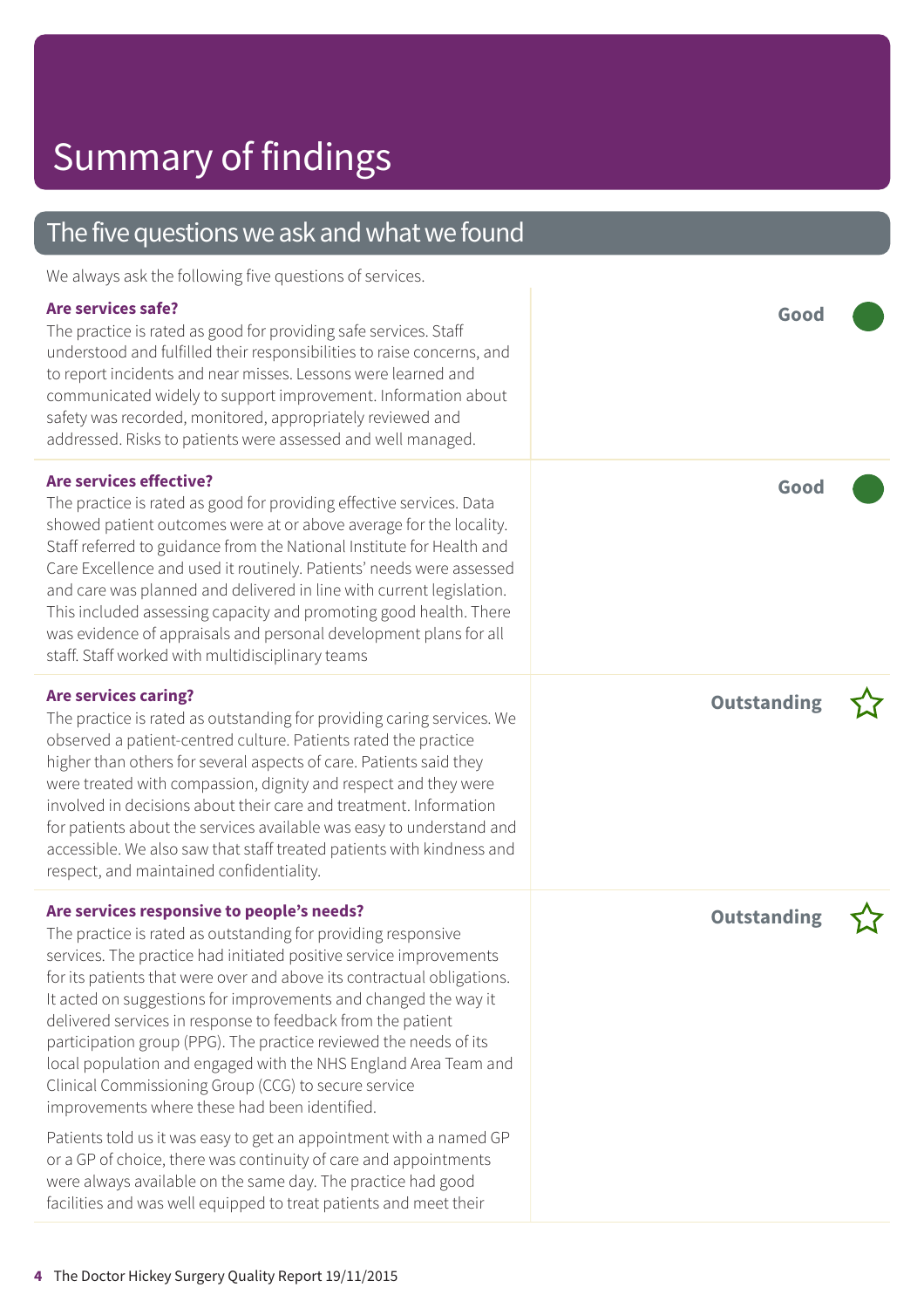needs. Information about how to complain was available and easy to understand, and the practice responded quickly when issues were raised. Learning from complaints was shared with staff and other stakeholders.

#### **Are services well-led?**

The practice is rated as outstanding for being well-led. It had a clear vision with quality and safety as its top priority. The strategy to deliver this vision had been produced with stakeholders and was regularly reviewed and discussed with staff. High standards were promoted and owned by all practice staff and teams worked together across all roles. Governance and performance management arrangements had been proactively reviewed and took account of current models of best practice. The practice carried out proactive succession planning. There was a high level of constructive engagement with staff and a high level of staff satisfaction. The practice gathered feedback from patients using a number of external agencies, and it had a very active patient participation group (PPG) which influenced practice development.

**Outstanding –**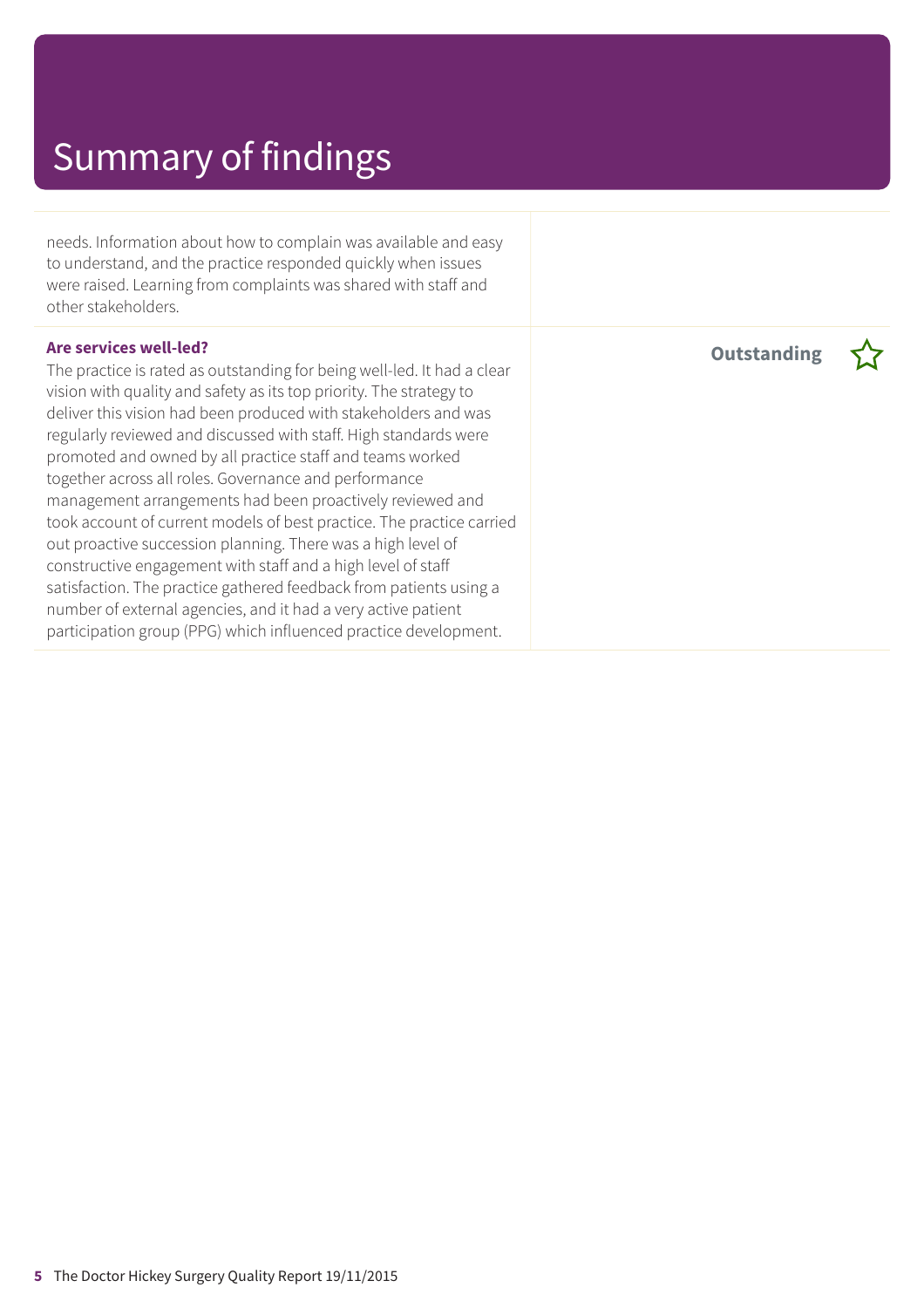## The six population groups and what we found

We always inspect the quality of care for these six population groups.

#### **Older people**

Due to the nature of the practice they had relatively few older people using the service. There were 15 people over the age of 75 years registered at the time of our inspection, which was 0.8% of the practice population. Most of these were resident in a long stay homeless hostel which specialised in caring for women with severe mental illness. One GP from the practice attended the hostel every month to provide general medical care and physical health checks.

As the amount of patients in this group was low we did not rate this population group.

#### **People with long term conditions**

The practice is rated as outstanding for the care of people with long-term conditions.

The practice had identified that the key long term conditions which most affected their patients were substance misuse and alcohol misuse. The GPs worked with relevant health and social care professionals to deliver a multidisciplinary package of care for these patients, who had complex needs.

The practice had recognised that substance misuse was a major cause of mortality and morbidity among homeless people and at the time of our inspection they had 283 patients being prescribed opiate substitutes. As such they were the largest single primary care provider of opiate substitute therapy in Westminster. All these patients had a named GP and a structured three monthly review to check that their health and medication needs were being met. Patients were referred to specialist substance misuse services and the in-house drug and alcohol counsellor.

The GPs had recognised that alcohol problem drinking was an extremely significant condition amongst their local homeless population; therefore they were providing general medical services in the local alcohol hostels.

**Families, children and young people** The practice was for homeless people and did not provide any services for families, children and young people. Where they found young people who were sleeping rough they would refer them to appropriate charities.

**Not sufficient evidence to rate –––**

**Outstanding –**



**Not sufficient evidence to rate –––**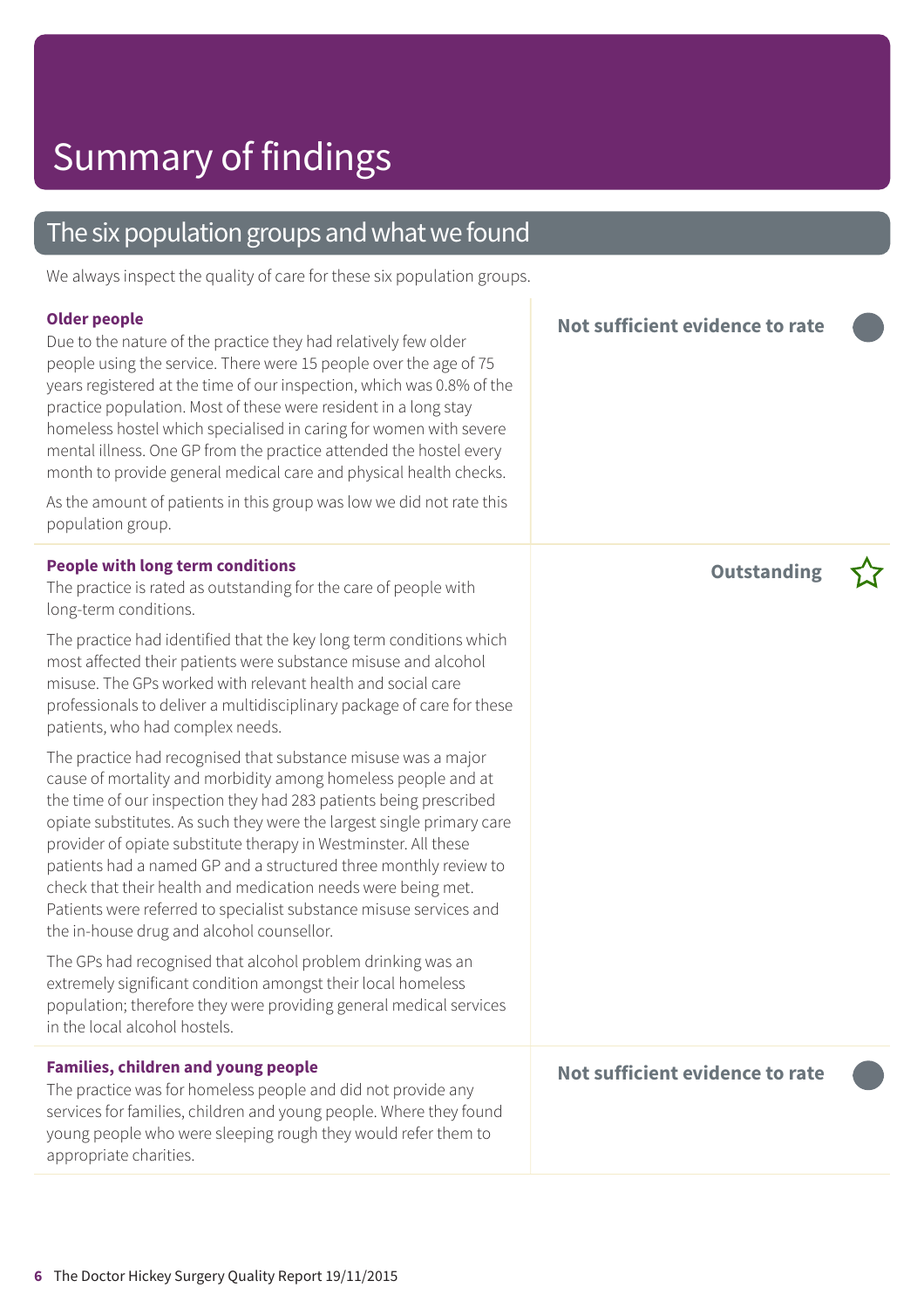#### **Working age people (including those recently retired and students)**

The majority of the practice patients were of working age, although relatively few of them were employed. However, the GPs recognised that work was the major route out of poverty for some of their patients and they saw their role as helping their patients to become healthy enough to work. They had also formed partnerships with charitable organisations and Westminster University who provided support at the practice to assist those patients who wished to become "job ready" by providing either training or work finding opportunities. For example English language lessons, Construction Skills Certification Scheme cards, Cooking and IT Qualifications.

#### **People whose circumstances may make them vulnerable**

Most patients at the practice were homeless and as such would fall into this category. However, the practice recognised that even within a homeless population, there are people of especial vulnerability. The practice regularly worked with multi-disciplinary teams in the case management of vulnerable people. It had told vulnerable patients about how to access various support groups and voluntary organisations

The GPs provided medical outreach to entrenched rough sleepers in Westminster. They ran a Street Doctor Program which was a medical outreach project where GPs and practice staff along with the City Council outreach teams would carry out night walks through the local streets and parks. They spoke with rough sleepers, identified their medical needs and addressed those needs in ways which were likely to improve both their general health and their ability to utilize general homelessness services, with the ultimate aim of permanent resettlement.

The practice had developed a hepatitis C bespoke clinic as this condition was common amongst homeless people and a cause of preventable death. The practice also provided services for "failed" asylum seekers and undocumented migrants as they were frequently referred to the practice due to their reputation for ease of access.

The practice had found that returning expatriates were an emerging high need population group amongst their patients. They often returned seeking medical treatment after many years overseas to find they have lost entitlement to social services and secondary health care under the "habitual residence test".

#### **People experiencing poor mental health (including people with dementia)**

The practice had an exceptionally high prevalence of patients with severe mental illness and personality disorder. They had entered

**Outstanding –**



**Outstanding –**



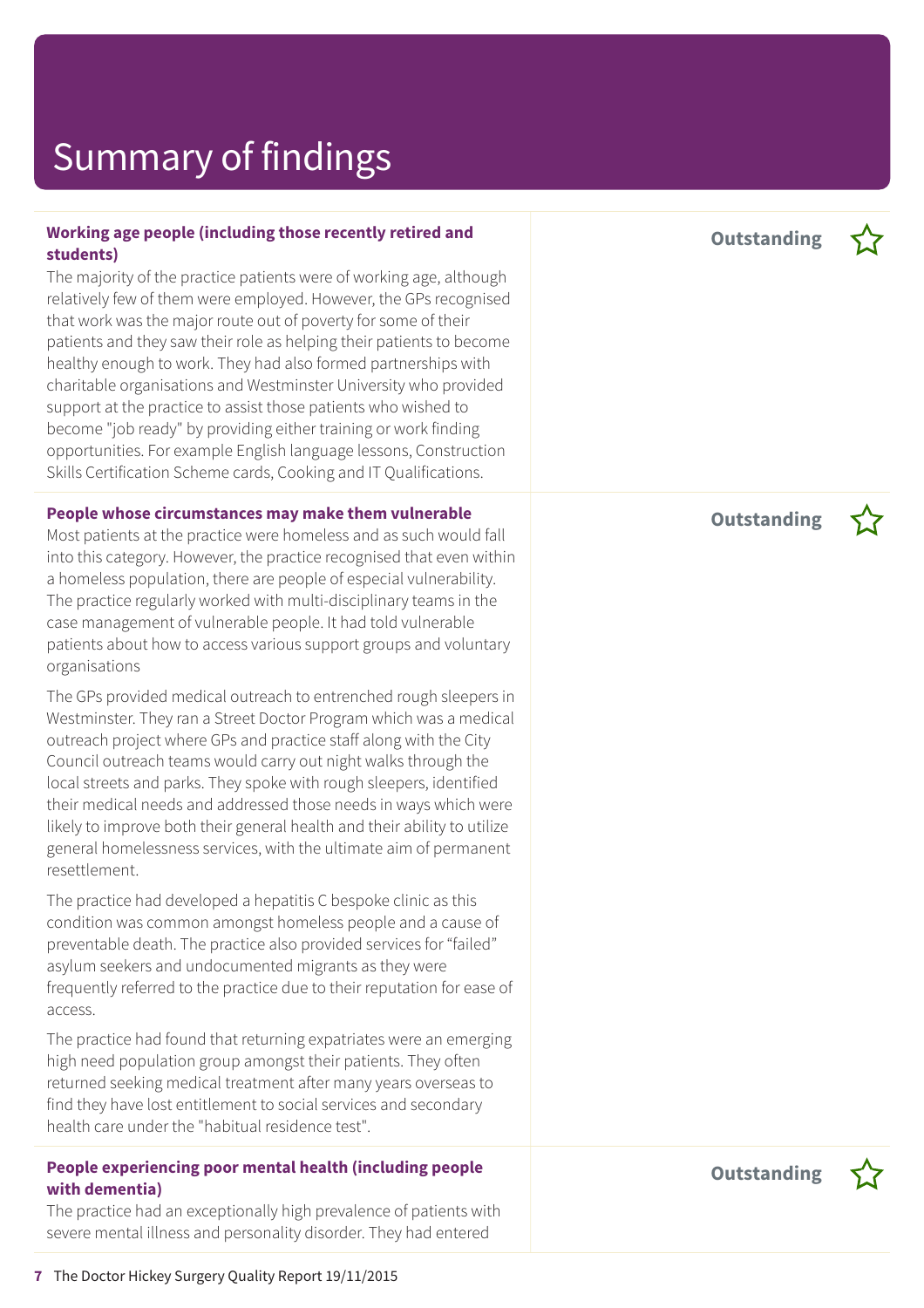into partnership with Primary Care Plus, a new service which places psychiatric nurses and doctors in general practices to increase their engagement with people with mental health problems who are unable or unwilling to engage in traditional secondary care services. The practice had a consultant psychiatrist based at the practice one day per week. They also had a Community Psychiatric Nurse (CPN) based there two days a week whose role was to support patients with mental illness transition from secondary care to primary care to ensure a safe discharge process. GPs would refer patients to the consultant psychiatrist, CPN or refer them to Improving Access to Psychological Therapy (IAPT).

The practice also employed an in-house counsellor who was based at the practice one day a week. They provided general counselling for patients including Cognitive Behavioural Therapy and bereavement counselling. A register of patients who experienced poor mental health was kept and these patients were invited in for three monthly reviews. Seventy six per cent of patients in this group had been reviewed in the last three months. Reception staff we spoke with were aware of signs to recognise for patients in crisis and would ensure they were urgently assessed by a GP if they presented at the practice.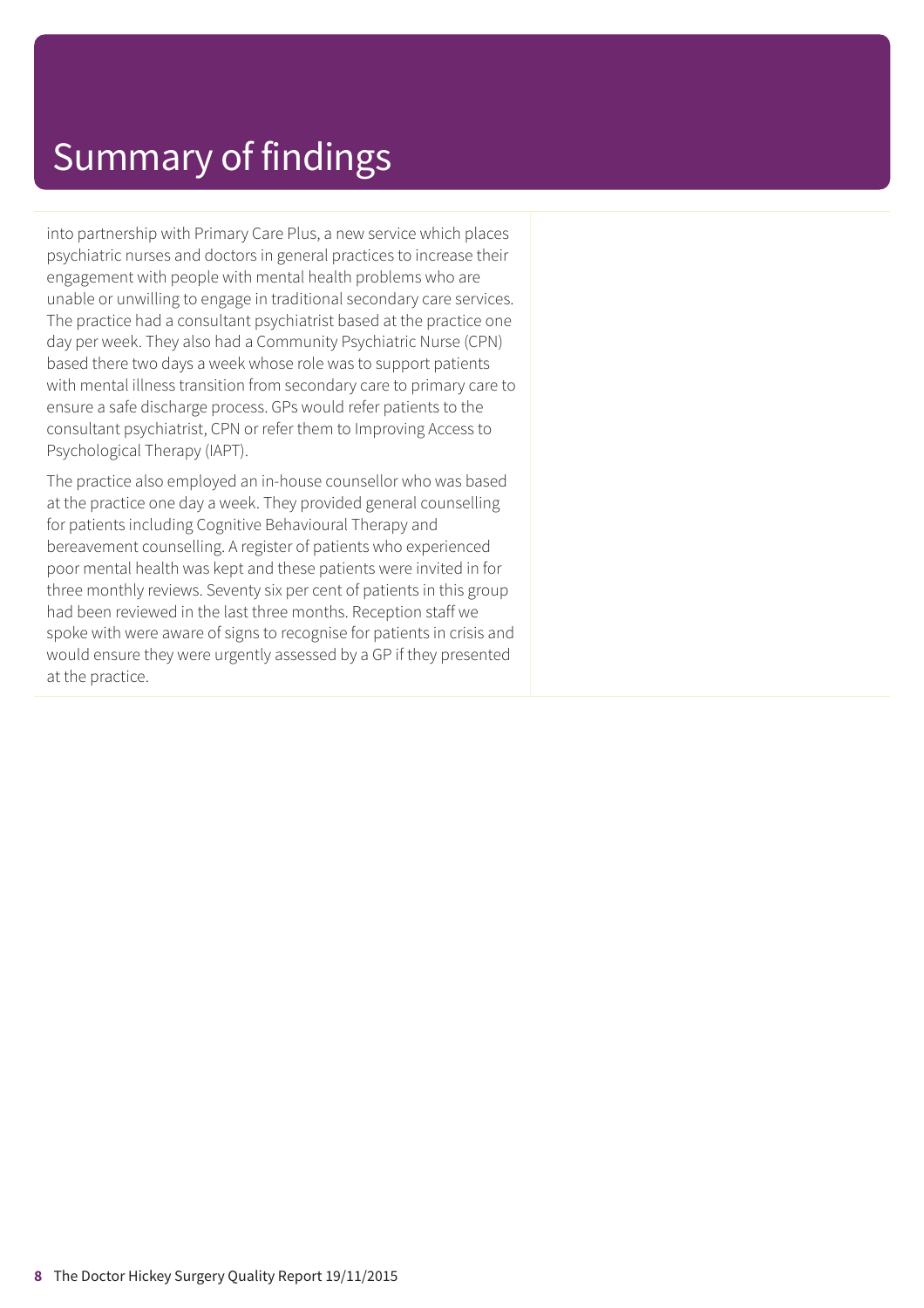### What people who use the service say

We spoke with 10 patients during our inspection and received 30 completed Care Quality

Commission (CQC) patient feedback cards. We looked at the completed CQC comment feedback cards and all were very positive about the practice.

All the patients we spoke with during the inspection told us they were satisfied with the overall quality of care and support offered by the practice from both clinical and non-clinical staff and felt the practice had saved their life. They said staff were friendly, considerate and understanding and the GPs gave consistently good care and went over and above their role as doctors

## Areas forimprovement

#### **Action the service SHOULD take to improve**

The practice should ensure chaperone training is undertaken for all members of staff who perform these duties

## **Outstanding practice**

- The practice had a Street Doctor Program which was a medical outreach project where GPs and some practice staff would carry out night walks through the local streets and parks. They spoke with rough sleepers, identified their medical needs and addressed those needs in ways which were likely to improve both their general health and their ability to utilize general homelessness services, with the ultimate aim of permanent resettlement.
- The practice employed an in-house drug and alcohol counsellor who was available five days a week and a general counsellor one day a week. They would see both booked and walk-in patients. They would see up to nine patients a day.
- The practice had entered into a partnership with a local food business who provided sandwiches daily for their patients. Patients we spoke with told us this was sometimes the only food they ate for days.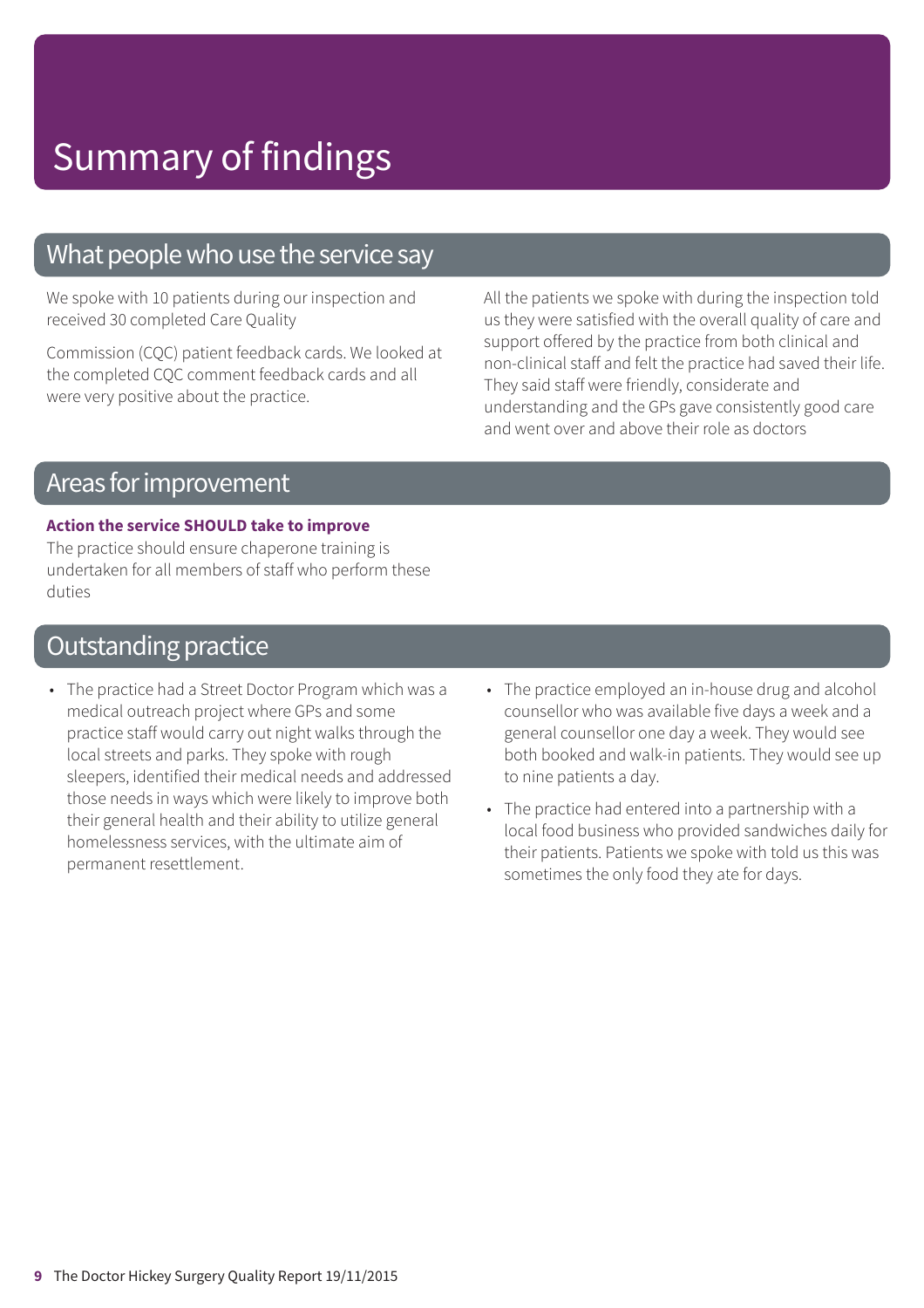

# The Doctor Hickey Surgery **Detailed findings**

## Our inspection team

#### **Our inspection team was led by:**

Our inspection team was led by a CQC lead inspector, who was accompanied by a GP who was granted the same authority to enter the practice premises as the CQC inspector.

## **Background to The Doctor** Hickey Surgery

The Doctor Hickey Surgery provides GP primary care services to approximately 1,700 homeless people in Westminster. The practice is staffed by three GPs, two male and one female who work a combination of full and part time hours. The practice employs one nurse, a counsellor, a practice manager and four administrative staff. The practice holds a Personal Medical Services (PMS) contract and is commissioned by NHSE London. The practice is registered with the Care Quality Commission to provide the regulated activities of diagnostic and screening procedures, treatment of disease, disorder and injury, surgical procedures, family planning and maternity and midwifery services.

The practice opening hours are 9am to 6.30pm Monday to Friday. All appointments are walk-in. The 'out of hours' services are provided by an alternative provider, however the GPs carry out evening visits to local hostels. The details of the 'out of hours' service were communicated in a recorded message accessed by calling the practice when it was closed. The practice provides a wide range of medical services for homeless people and has an expertise in the primary care management of substance misuse, alcohol abuse and chronic severe mental illness.

There about 6,000 rough sleepers recorded last year in England. More than half of those were in London and about a third are in Westminster where the Doctor Hickey Surgery has been providing services for twenty seven years.

## Why we carried out this inspection

We inspected this service as part of our new comprehensive inspection programme. This provider had not been inspected before and that was why we included them.

## How we carried out this inspection

To get to the heart of patients' experiences of care, we always ask the following five questions of every service and provider:

- Is it safe?
- Is it effective?
- Is it caring?
- Is it responsive to people's needs?
- Is it well-led?

We looked at how well services are provided for specific groups of people and what good care looks like for them. The population groups are:

- Older people
- People with long term conditions
- Mothers, babies, children and young people
- The working-age population and those recently retired
- People in vulnerable circumstances who may have poor access to primary care
- People experiencing mental health problems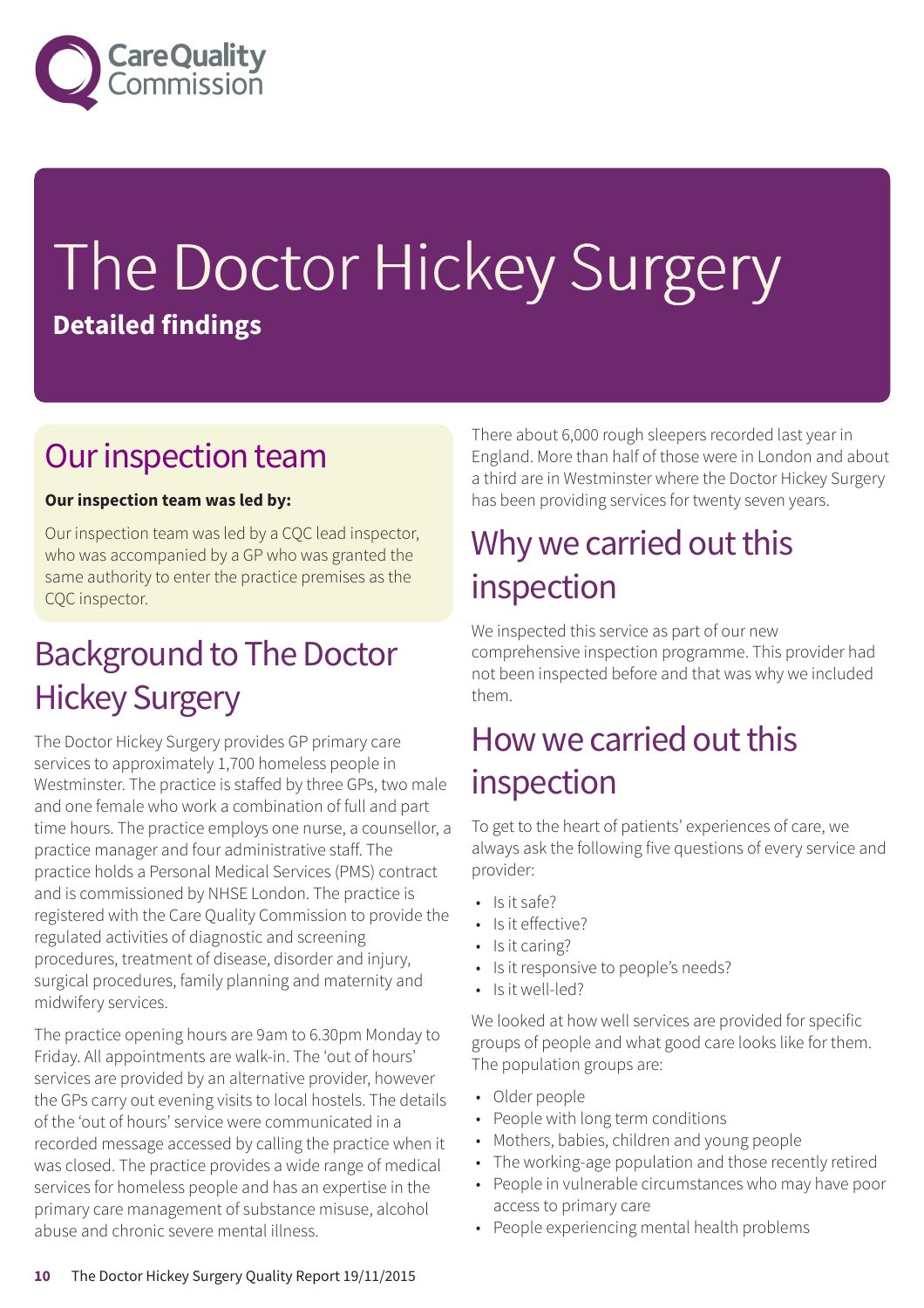# Detailed findings

Before our inspection, we reviewed a range of information we hold about the service and asked other organisations such as Healthwatch, to share what they knew about the service. We carried out an announced visit on 7 May 2015. During our visit we spoke with a range of staff (doctors,

nurse, practice manager, counsellor and receptionists) and spoke with patients who used the service. We reviewed policies and procedures, records, various documentation and Care Quality Commission (CQC) comment cards where patients shared their views and experiences of the service.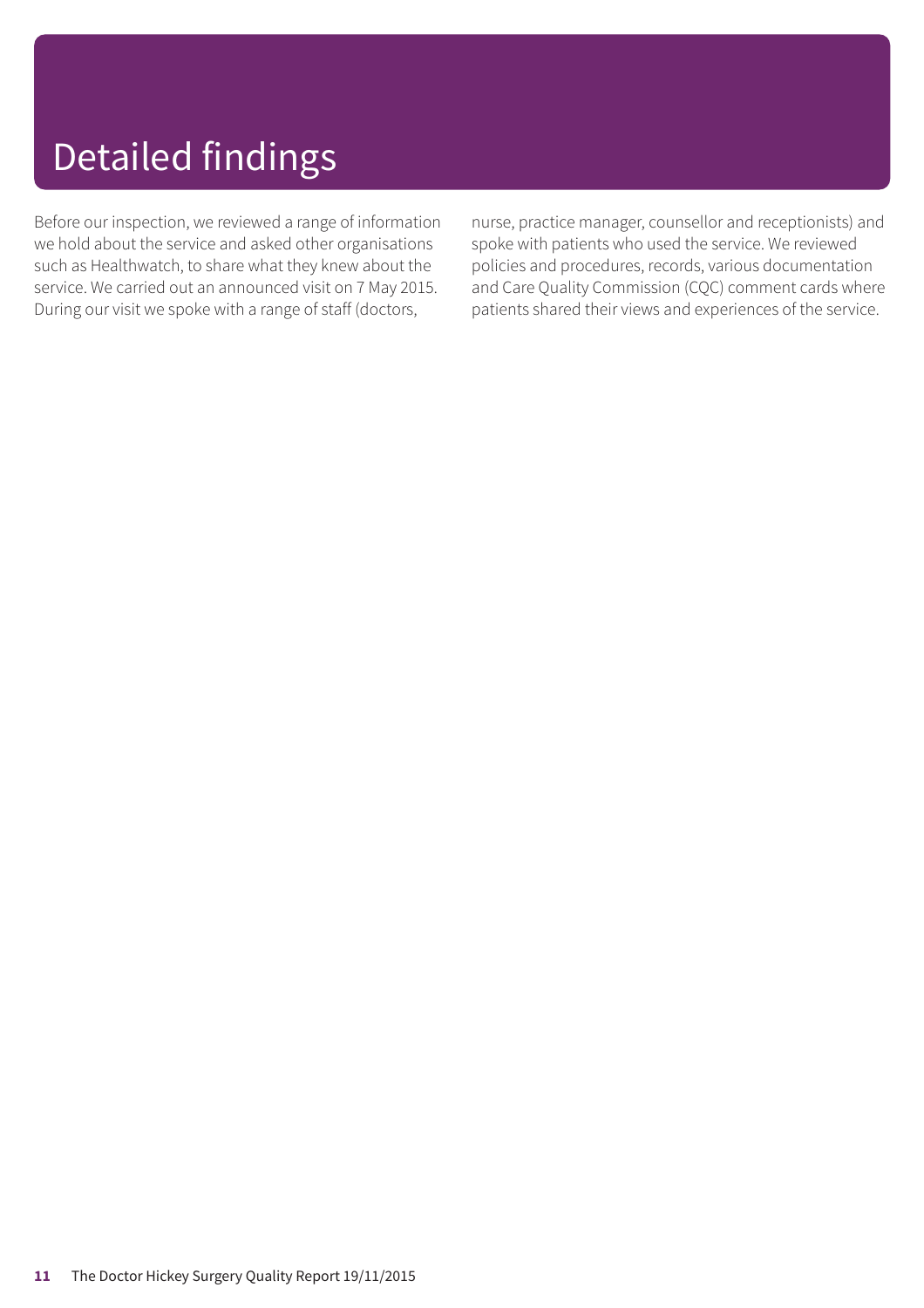# Are services safe?

## **Our findings**

#### **Safe track record and learning**

There was an open and transparent approach and a system in place for reporting and recording significant events. Administrative staff and receptionists told us they would inform the practice manager and log any significant event or incident. We saw there were two templates available on the practice computer, one for administrative incidents and one for clinical incidents. These were usually discussed on the day they occurred and always discussed at the weekly governance meeting. We reviewed safety records, incident reports and minutes of meetings where these were discussed. Lessons were shared to make sure action was taken to improve safety in the practice. For example, we saw that where there had been an incident where an object was thrown at a GP all objects of that nature were removed from the practice. All staff were informed and patients were advised of the change and why.

The practice carried out an analysis of the significant events (SEA) annually which included identifying any learning from the incidents and produced an annual report which detailed any themes.

National patient safety alerts were disseminated by the practice manager to the relevant practice staff by email through the practices computer system messaging facility. Staff we spoke with told us of recent alerts they had discussed regarding a diabetic drug.

#### **Reliable safety systems and processes including safeguarding**

Arrangements were in place to safeguard adults from abuse that reflected relevant legislation and local requirements and policies were accessible to all staff. The policies clearly outlined who to contact for further guidance if staff had concerns about a patient's welfare. There was a lead member of staff for safeguarding. Staff had received training relevant to their role. They all knew how to recognise signs of abuse vulnerable adults. They were also aware of their responsibilities and knew how to share information, record documentation of safeguarding concerns and how to contact the relevant agencies in working hours and out of normal hours. Contact details

were displayed on the walls in the general office and the GP consulting rooms and on computer desktops. The GPs attended safeguarding meetings when possible and always provided reports where necessary for other agencies.

A chaperone policy was in place and there were visible notices on the waiting room noticeboard and in consulting rooms. If nursing staff were not available to act as a chaperone, administration staff had been asked to carry out this role. Although, we were told that chaperone training had not been undertaken by these staff members, all staff we spoke with appeared to understand their responsibility when acting as chaperones, including where to stand to be able to observe an examination. All staff with chaperone duties had been Disclosure and Barring Service checked.

#### **Medicines management**

The arrangements for managing medicines, including emergency drugs and vaccinations, in the practice kept patients safe. Medicines were stored in medicine refrigerators in the nurse's treatment rooms. There was a clear policy for ensuring medicines were kept at the required temperatures. We saw records to confirm that temperature checks of the fridges were carried out daily to ensure that vaccinations were stored within the correct temperature range. There was a clear procedure to follow if temperatures were outside the recommended range and staff were able to describe what action they would take in the event of a potential failure of the fridge. All the medicines we checked were within their expiry dates. Expired and unwanted medicines were disposed of in line with waste regulations.

We saw the nurse used Patient Group Directions (PGDs) to administer vaccines and other medicines that had been produced in line with legal requirements and national guidance.

The GPs and nurses shared latest guidance on medication and prescribing practice at weekly clinical meetings, for example the prescribing of Metoclopramide and Domperidone.

The practice had a repeat prescribing policy and patients on methadone were reviewed on a monthly basis.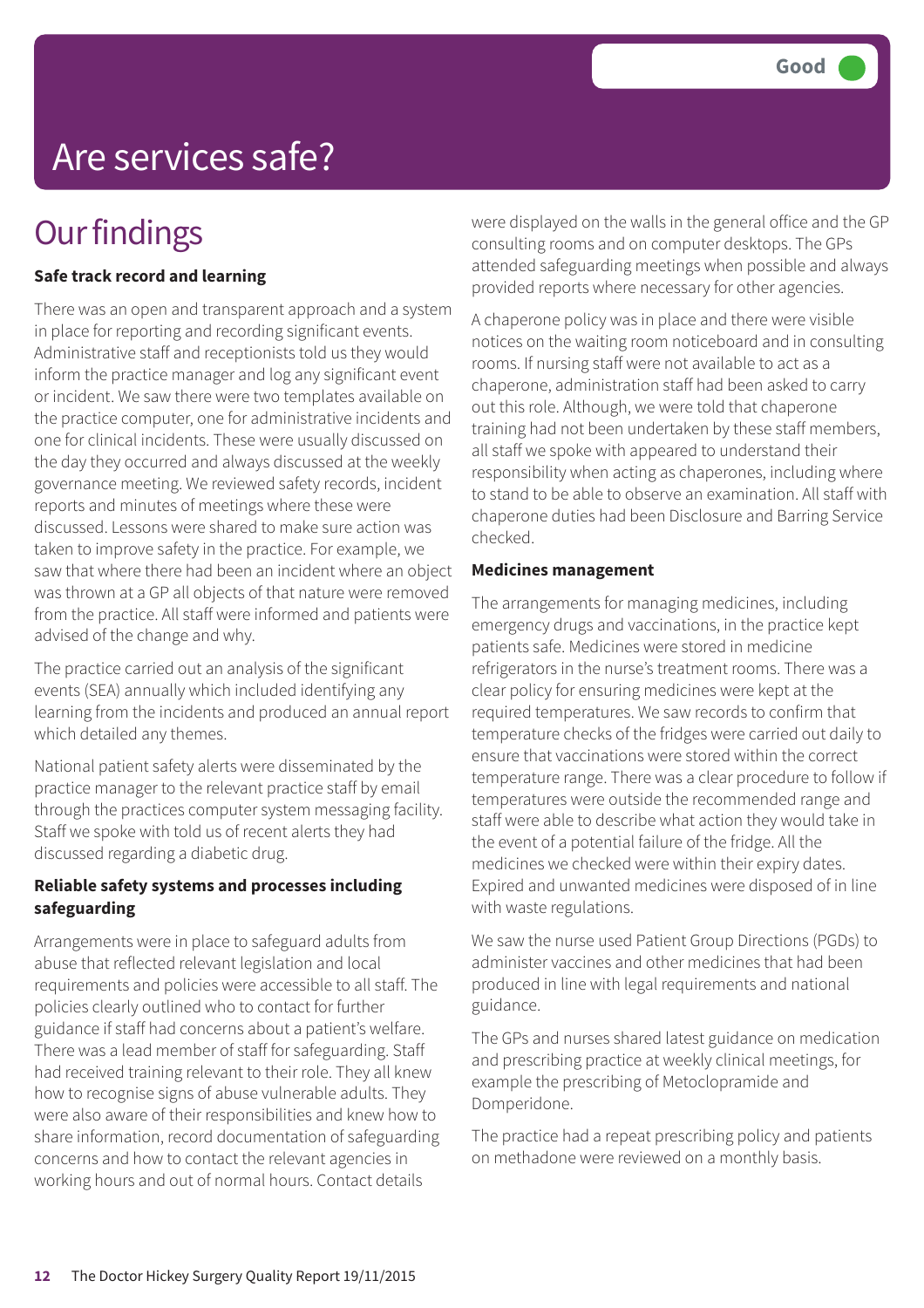## Are services safe?

The practice took part in monthly South Locality meetings with other GP practices in south Westminster, which periodically was attended by the CCG's Medicine Management Team who reported on prescribing levels at each practice.

#### **Cleanliness and infection control**

Appropriate standards of cleanliness and hygiene were followed. We observed the premises to be clean and tidy. The practice nurse was the infection control clinical lead for the clinical areas and the practice manager was the lead for all other areas. There was an infection control protocol in place and staff had received up to date training. Monthly infection control audits were undertaken and we saw evidence that action was taken to address any improvements identified as a result.

Cleaning records were kept which showed that all areas in the practice were cleaned daily, and the toilets were also checked regularly throughout the day and cleaned when needed.

#### **Equipment**

Staff we spoke with told us they had sufficient equipment to enable them to carry out diagnostic examinations, assessments and treatments. They told us that all equipment was tested and maintained regularly and we saw equipment maintenance logs and other records that confirmed this. All portable electrical equipment was routinely tested and displayed stickers which showed tests had been carried out in April 2015. A schedule of testing was in place. We saw evidence of calibration of relevant equipment; for example, blood pressure monitors, nebulisers, spirometer and weighing scales.

#### **Staffing and recruitment**

Recruitment checks were carried out and the six files we reviewed showed that appropriate recruitment checks had been undertaken prior to employment. For example, proof of identification, references, qualifications, registration with the appropriate professional body and the appropriate checks through the Disclosure and Barring Service.

The practice manager told us about the arrangements for planning and monitoring the number and mix of staff needed to meet patients' needs. We saw there was a rota system in place for all the different staffing groups to ensure that enough staff were on duty. Procedures were in place to manage expected absences, such as annual leave, and unexpected absences through staff sickness. The practice manager occasionally provided cover in reception during busy periods.

#### **Monitoring safety and responding to risk**

The practice had systems, processes and policies in place to manage and monitor risks to patients, staff and visitors to the practice. These included annual and monthly checks of the building, the environment, medicines management, staffing, dealing with emergencies and equipment. The practice also had a health and safety policy which staff were required to read as part of their induction which was accessible on the intranet for all staff.

All patients had risk assessments in their records, which they had been involved in drafting. They were classified as low, medium or high risk depending on whether they had been violent in the past or more recently.

The practice also had a variety of other risk assessments in place to monitor safety of the premises such as control of substances hazardous to health and infection control and legionella.

#### **Arrangements to deal with emergencies and major incidents**

There was an instant messaging system on the computers in all the consultation and treatment rooms which alerted staff to any emergency. There were also panic buttons under all desks which would be pressed if a patient presented an immediate serious risk. This alert was also heard by staff in the housing project upstairs who would also attend. All staff had received training on how to use these and staff we spoke with told us the panic button was pressed at least once a week. We saw these systems were tested weekly.

All staff received annual basic life support training and there were emergency medicines available in the treatment room. The practice had a defibrillator available on the premises and oxygen with adult's masks. There was also a first aid kit and accident book available. Emergency medicines were easily accessible to staff in a secure area of the practice and all staff knew of their location. All the medicines we checked were in date and fit for use.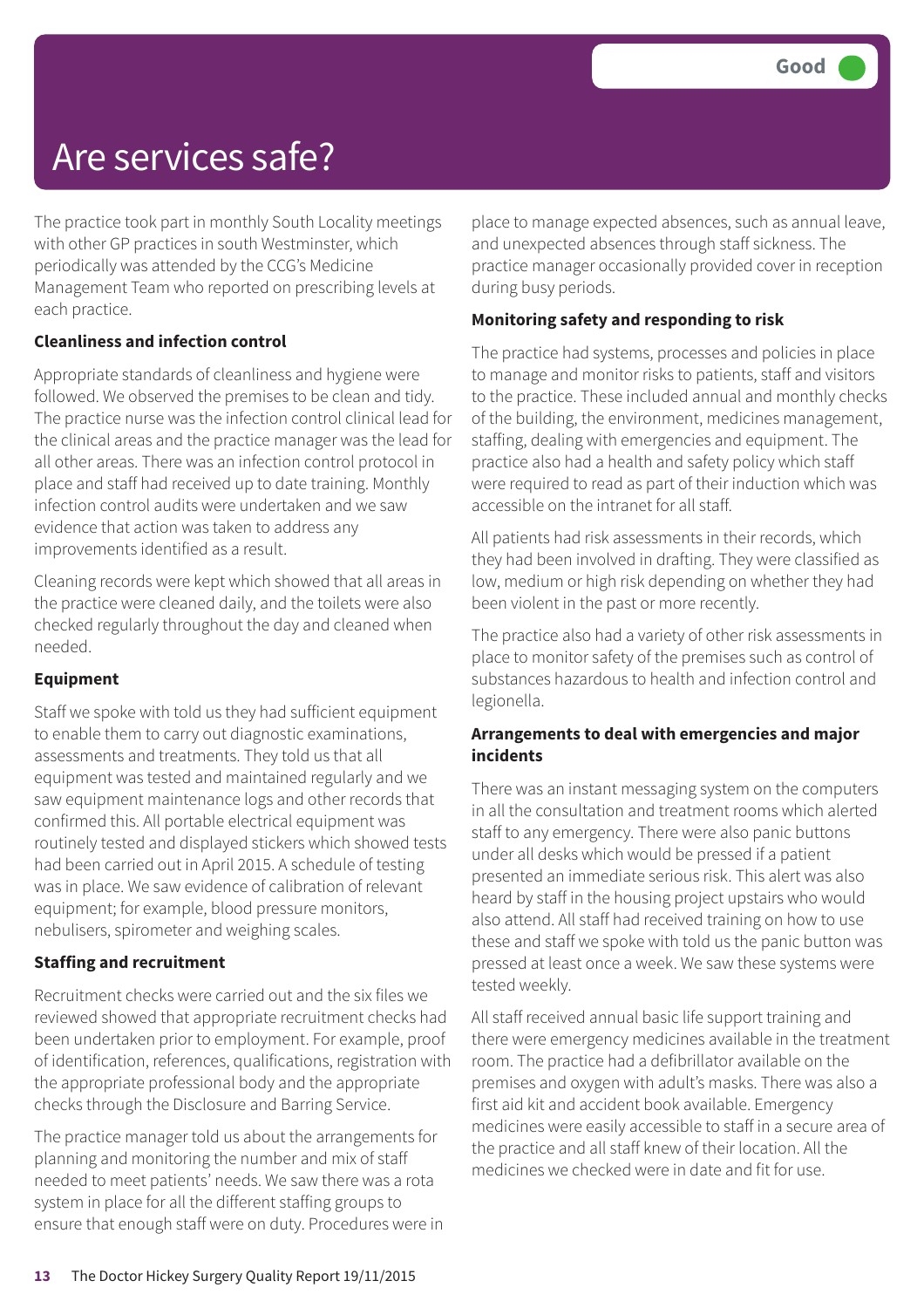## Are services safe?

The practice had a comprehensive business continuity plan in place for major incidents such as power failure or building damage. The plan included emergency contact numbers for staff.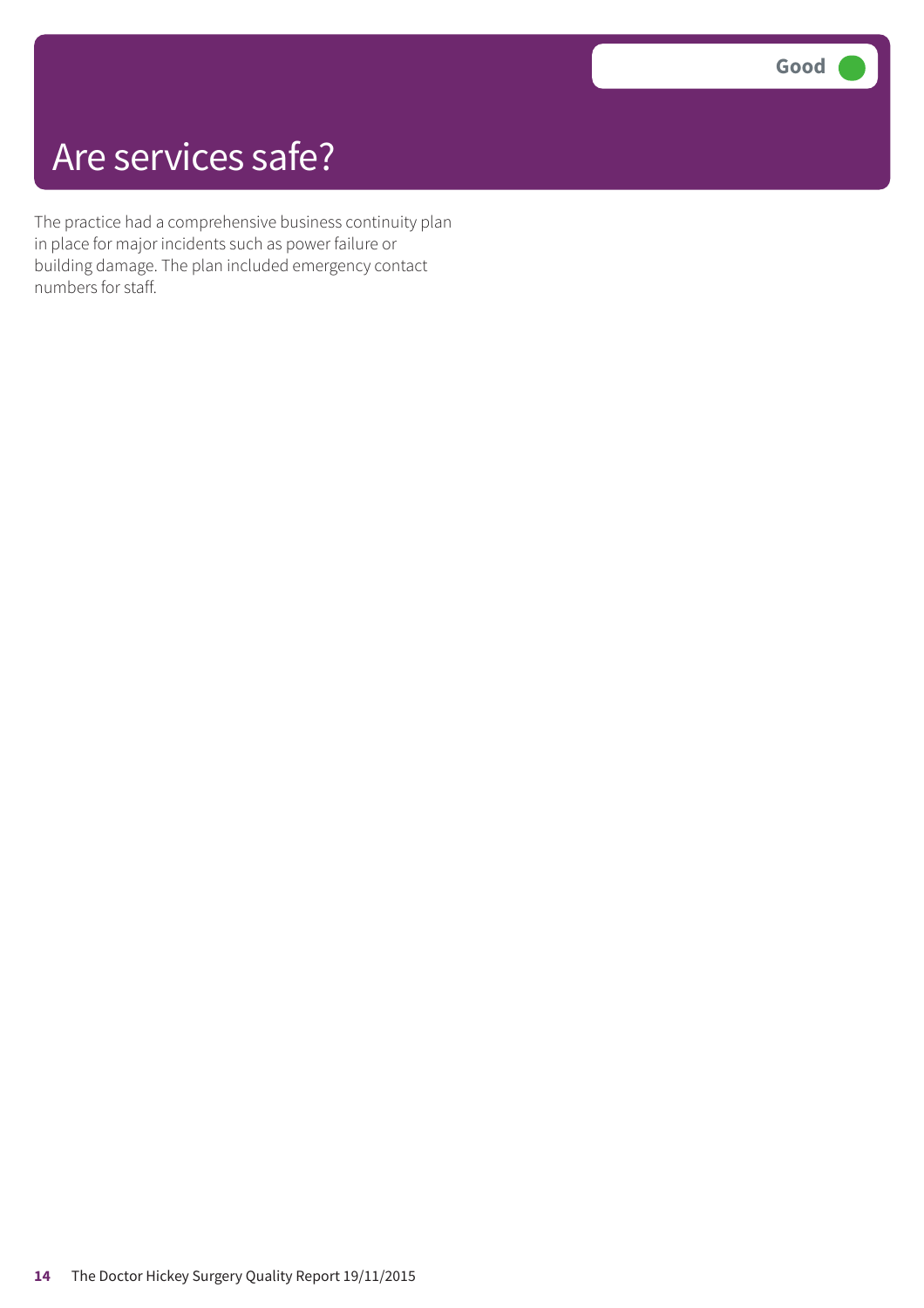## Are services effective? (for example, treatment is effective)

# **Our findings**

#### **Effective needs assessment**

The practice carried out assessments and treatment in line relevant and current evidence based guidance and standards, including National Institute for Health and Care Excellence (NICE) best practice guidelines. The practice had systems in place to ensure all clinical staff were kept up to date. The practice had access to guidelines from NICE and used this information to develop how care and treatment was delivered to meet needs. The practice monitored that these guidelines were followed through risk assessments, audits and random sample checks of patient records.

GPs told us they would continually review and discuss new best practice guidelines for the management of all conditions. We reviewed some clinical meeting minutes and confirmed that this occurred. For example, the practice had recently received a guideline on management of people with Chronic Obstructive Pulmonary Disease (COPD) and the practice had identified where improvements could be made to their spirometry testing for patients. Clinical staff we spoke with were open about asking for, and providing colleagues with, advice and support. We saw that where a clinician had concerns they would 'instant message' another clinician to get a second opinion.

#### **Management, monitoring and improving outcomes for people**

The practice participated in the Quality and Outcomes Framework (QOF). (This is a system intended to improve the quality of general practice and reward good practice). The practice used the information collected for the QOF and performance against national screening programmes to monitor outcomes for patients. In 2012/13 they had scored 92%, however in 2013/14 there were discrepancies regarding the register that have now been addressed and current results were 91% of the total number of points available, with 14.6% exception reporting.

The data from the practices QOF dashboard showed performance for diabetes related indicators was 97.5% which was 6.5% above the CCG and 1.4% above national average. The percentage of patients with hypertension having regular blood pressure tests and the dementia diagnosis rate was 100%, both of which were above the CCG and national averages.

Clinical audits were carried out to demonstrate quality improvement and all relevant staff were involved to improve care and treatment and people's outcomes. There had been five clinical audits completed in the last two years, two of these were completed audits where the improvements made were implemented and monitored. The practice participated in applicable local audits, national benchmarking, accreditation, peer review and research. Findings were used by the practice to improve services. For example, recent action taken in response to audit findings included increasing the amount of three monthly urine checks carried out for patients using long term opiate substitutes. After re-audit there were 88% of patients on long-term opiate substitution treatment having had a urine drug screen within the previous three months. This represents an improvement on last year where it was 60%. The GPs told us this was still inadequate as the audit standard (90%) which they had set was not achieved.

#### **Effective staffing**

Staff had the skills, knowledge and experience to deliver effective care and treatment. We reviewed staff training records and saw that all staff had an induction programme which covered a wide range of topics such as health and safety, infection control, safeguarding and fire safety. Staff also had to complete regular mandatory courses such as annual basic life support and defibrillator training. The practice manager kept a training matrix and was therefore aware of when staff needed to complete refresher training in these topics. Staff also had access to additional training to ensure they had the knowledge and skills required to carry out their roles. For example, reception staff told us they had received information technology, conflict resolution and customer service training. However, chaperone training had not been undertaken by some staff members who performed this duty on occasions.

The learning needs of staff were identified through a system of appraisals, meetings and reviews of practice development needs. Staff had access to appropriate training to meet these learning needs and to cover the scope of their work. This included ongoing support during sessions, one-to-one meetings, appraisals, coaching and mentoring, clinical supervision and facilitation and support for the revalidation of doctors. All staff had had an appraisal within the last 12 months.

#### **Coordinating patient care and information sharing**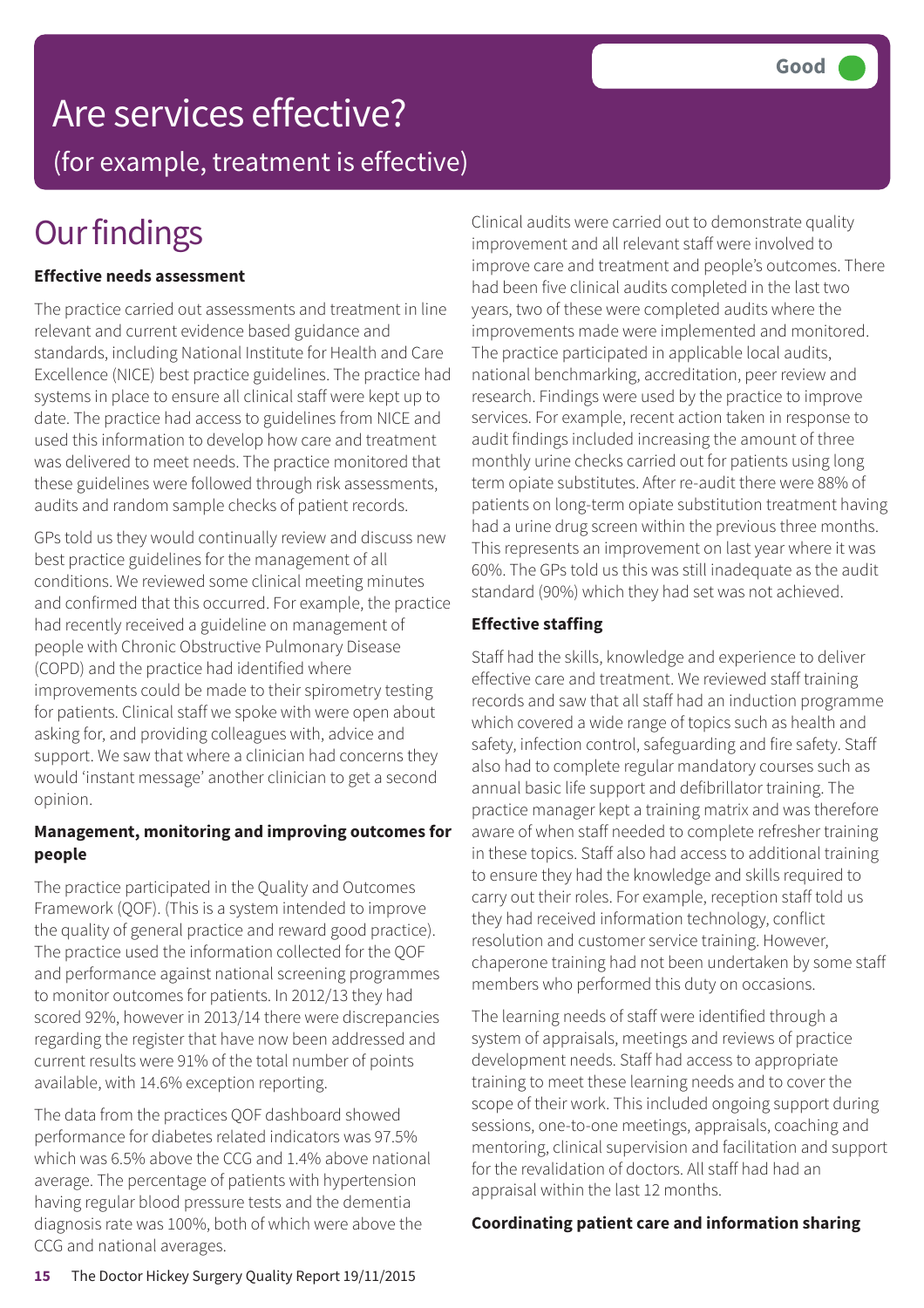## Are services effective? (for example, treatment is effective)

The GPs told us whatever gains they have achieved with their patients, were only achieved in collaboration with many other partners in secondary care. They said both the causes and consequences of homelessness are generally multi-factorial and usually involve a complex and rapidly changing matrix of social, physical, psychological and spiritual problems. It was beyond the competence of any single service or institution to demonstrate any kind of success. Therefore they saw referral and collaboration as central to their role as a General Practice for homeless people**.** We saw they were participating in the Central London GP network which was set up to deliver the Whole Systems Integrated Care (WSIC) pilot within the area of Central London CCG.

The information needed to plan and deliver care and treatment was available to relevant staff in a timely and accessible way through the practice's patient record system and their intranet system. This included care and risk assessments, care plans, medical records and test results. Information such as NHS patient information leaflets were also available. All relevant information was shared with other services in a timely way, for example when people were referred to other services.

Staff worked together and with other health and social care services to understand and meet the range and complexity of people's needs and to assess and plan ongoing care and treatment. This included when people moved between services, including when they were referred, or after they are discharged from hospital. We saw evidence that multi-disciplinary team meetings took place on a monthly basis and were attended by community services, the City Council, voluntary and other health services. We saw that care plans were routinely reviewed and updated at these meetings.

#### **Consent to care and treatment**

Patients' consent to care and treatment was always sought in line with legislation and guidance. Staff understood the relevant consent and decision-making requirements of legislation and guidance, including the Mental Capacity Act 2005. Where a patient's mental capacity to consent to care or treatment was unclear the GP or nurse assessed the patient's capacity and recorded the outcome of the assessment. The process for seeking consent was monitored through records audits to ensure it met the practices responsibilities within legislation and followed relevant national guidance.

#### **Health promotion and prevention**

The practice took part in week-long health promotion events in which participants were offered opportunities to participate in a wide variety of health promotion activities, including cardiovascular screening (pulse, blood pressure), spirometry, near patient testing (glucose, cholesterol & blood-borne viruses), substance misuse engagement and also the opportunity for GP registration and consultation. GPs told us they found these very valuable ways of engaging hard to reach people within hostels and day centres. These events occurred in day centres, hostels and community centres.

Patients who may be in need of extra support were also identified by the practice. These included those at risk of developing a long-term condition and those requiring support in other areas such as benefits and/or housing. Patients were then signposted to the relevant service. A housing advice worker, benefits advisor and Groundswell (a charity, which exists to enable homeless and vulnerable people to take more control of their lives, have a greater influence on services and play a full role in their community) were available on the premises. Patients who were in need of extra support were identified by the practice and appropriately referred. For example to outreach substance dependency services or family planning.

The practice's uptake for the cervical screening programme was 80%, which was comparable to the CCG average of 82% and the national average of 81%. There was a policy to offer telephone reminders for patients who did not attend for their cervical screening test. The practice also encouraged its patients to attend national screening programmes for bowel and breast cancer screening.

The percentage of patients aged over 6 months to under 65 years in the defined influenza clinical risk groups that received the seasonal influenza vaccination were 47% which was below the national average of 52%. The GPs told us they were continually trying to improve their flu vaccinations for their patients which had increased from 40% last year.

Patients had access to appropriate health assessments and checks. Appropriate follow-ups on the outcomes of health assessments and checks were made, where abnormalities or risk factors were identified.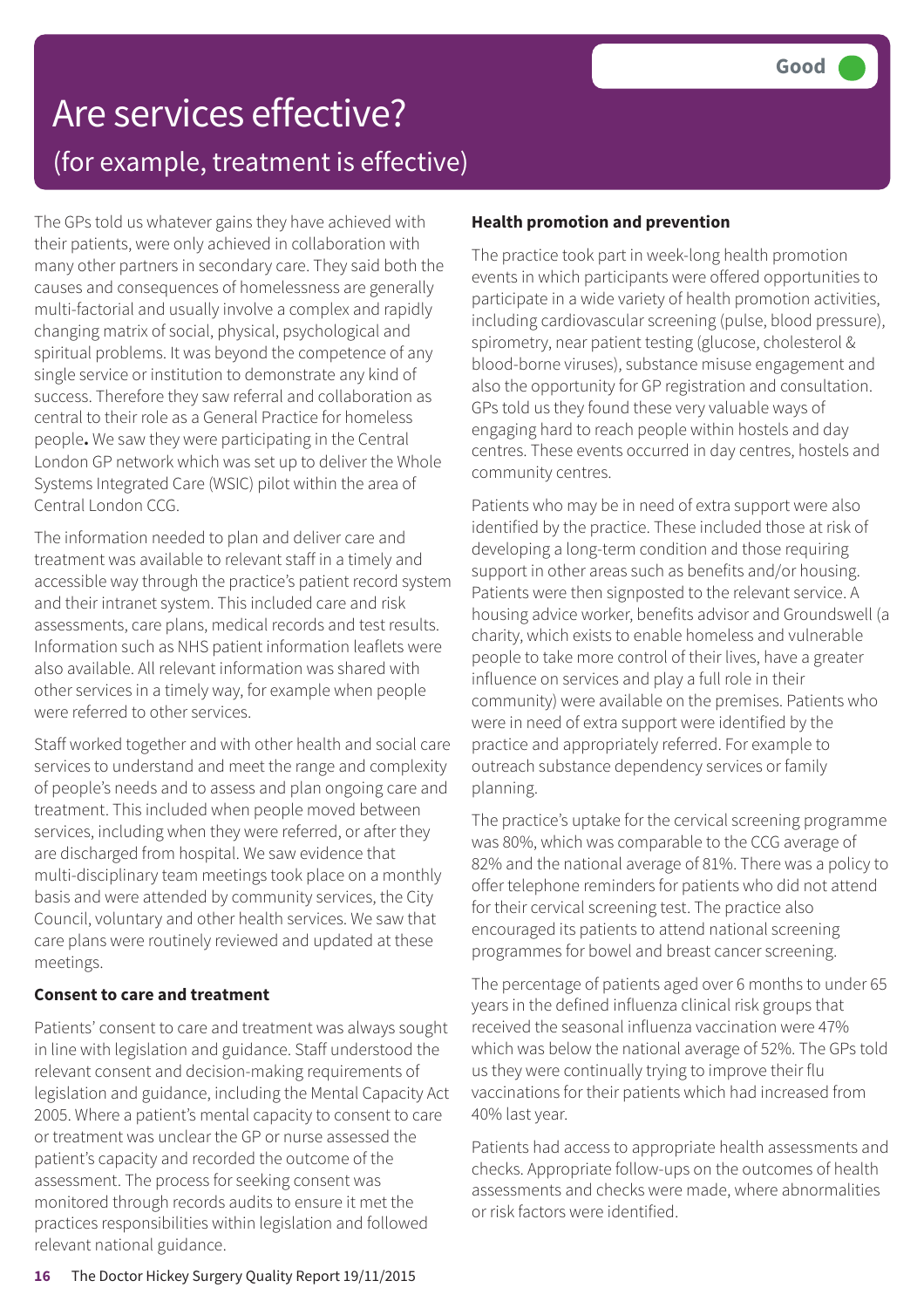# Are services caring?

## **Our findings**

#### **Respect, dignity, compassion and empathy**

We observed throughout the inspection that members of staff were courteous and very helpful to patients both attending at the reception desk and on the telephone and that people were treated with dignity and respect. Curtains were provided in consulting rooms so that patients' privacy and dignity was maintained during examinations, investigations and treatments. We noted that consultation and treatment room doors were closed during consultations and that conversations taking place in these rooms could not be overheard. Reception staff knew that when patients wanted to discuss sensitive issues or appeared distressed they could offer them a private room to discuss their needs.

All of the 30 patient CQC comment cards we received were positive about the service experienced. Patients said they felt the practice offered an excellent service and staff were helpful, caring and treated them with dignity and respect. We also spoke with four members of the patient participation group (PPG) on the day of our inspection. They told us they were satisfied with the care provided and their dignity and privacy was respected. Comment cards highlighted that staff responded compassionately when they needed help and provided support over and above a normal GP practice. For example staff would visit them at hostels up to 10pm.

The practice had entered into a partnership with a local food business who provided sandwiches daily for their patients. Patients we spoke with told us this was sometimes the only food they ate for days. They also provided sleeping bags for patients who were sleeping rough and mailboxes for patients to receive mail such as hospital appointments.

Due to the specific patient group the practice is not required to take place in national GP patient survey. However, all the 10 patients we spoke with told us they felt the GPs and nurses were good at listening to them and gave them enough time. They said they had confidence and trust in all the staff and found the receptionists very helpful.

#### **Care planning and involvement in decisions about care and treatment**

Patients we spoke with told us that health issues were discussed with them and they felt involved in decision making about the care and treatment they received. They also told us they felt listened to and supported by staff and had sufficient time during consultations to make an informed decision about the choice of treatment available to them. They said the GPs were good at explaining tests and treatments. Patient feedback on the comment cards we received was also positive and aligned with these views.

We were told by staff that some patients did not speak English as their first language, therefore they would use a telephone translation service or google translate when needed. We saw that information cards were available in different languages such as Romanian, Polish and Spanish.

#### **Patient/carer support to cope emotionally with care and treatment**

Patients were positive about the emotional support provided by the practice. The patients we spoke with on the day of our inspection and the comment cards we received were consistent with this feedback. For example, patients described how staff responded compassionately when they had been diagnosed with serious conditions and provided support when required.

The practice had an in-house counsellor who provided bereavement counselling to patients and notices in the patient waiting room told patients how to access a number of support groups and organisations.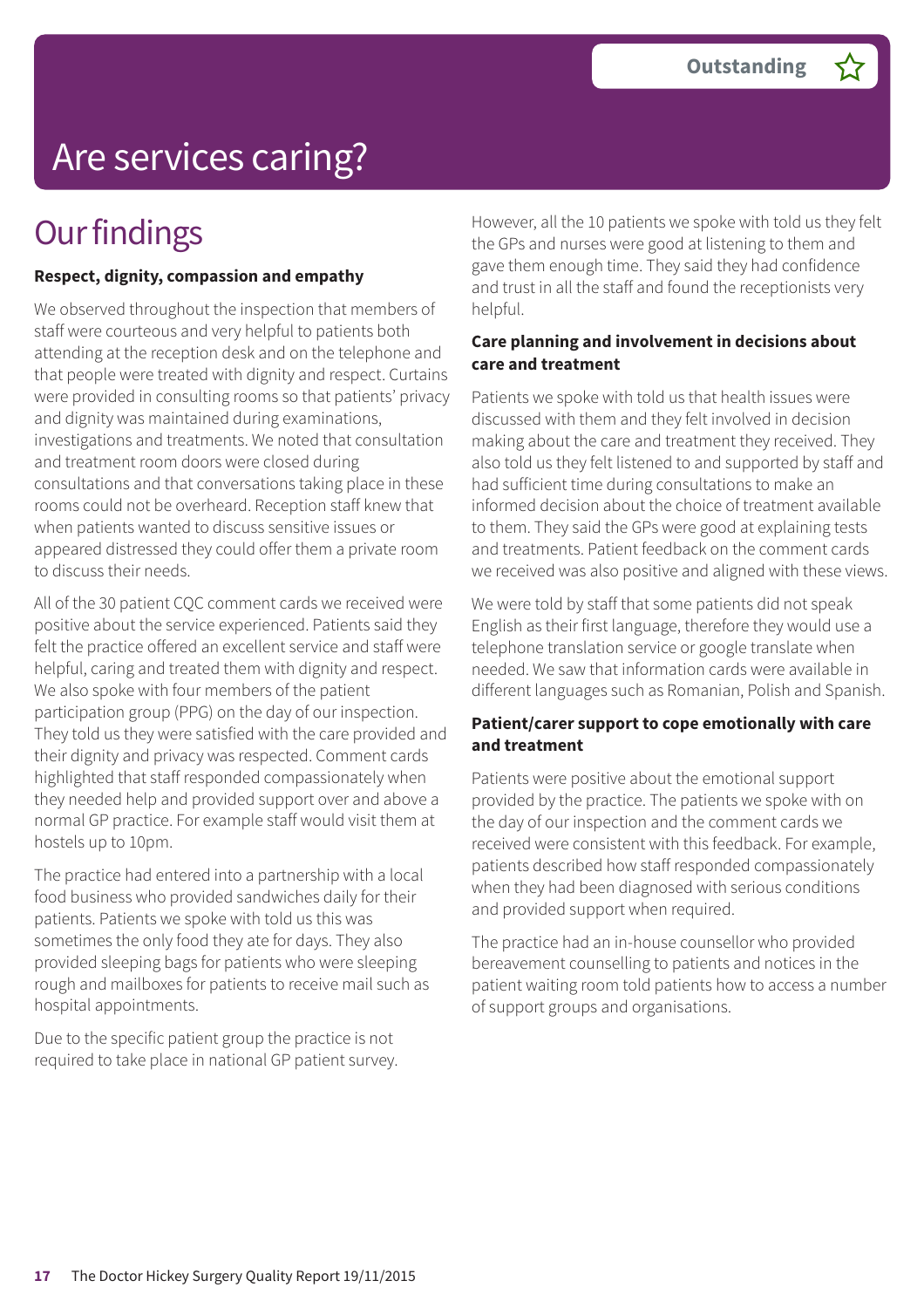

## Are services responsive to people's needs? (for example, to feedback?)

## **Our findings**

#### **Responding to and meeting people's needs**

We found the practice was responsive to the needs of their patient population which were people who were homeless or living in precarious accommodation. The GPs told us that over the years the patient-profile has changed frequently, and often dramatically. They said it was dependent on what communities were in temporary accommodation in the local area. The practice told us there were approximately 2000 rough sleepers recorded in Westminster. We saw patients registered with the practice needed treatment, care and support mainly for substance misuse, alcohol dependency and mental health conditions.

One GP was on the board of the Clinical Commissioning Group (CCG) and was the chair of the Local Medical Committee (LMC) and is involved in planning and delivering services to meet the needs of their specific patient population. The practice attended a monthly village meeting with other practices, housing and social care organisations to discuss local needs and plan service improvements that needed to be prioritised. We saw minutes of meetings and saw topics discussed included avoidable A&E attendances and integrated care and support pathways.

The practice had recognised that substance misuse was a major cause of mortality and morbidity among homeless people and that the average age of death of an intravenous drug user in London was around 35. At the time of our inspection they had 283 patients being prescribed opiate substitutes. As such they were the largest single primary care provider of opiate substitute therapy in Westminster. All these patients had a named GP and structured three monthly reviews to check that their health and medication needs were being met. Patients were referred to specialist substance misuse services and their in-house drug and alcohol counsellor.

The practice also employed an in-house drug and alcohol counsellor who was available five days a week and would see both booked patients and walk-in patients. We saw they would see up to nine patients a day on occasions.

The GPs told us there was a well evidenced need for medical outreach to entrenched rough sleepers in London. They therefore ran a Street Doctor Program which was a medical outreach project where GPs and some practice

staff would carry out night walks through the local parks. They spoke with rough sleepers, identified their medical needs and addressed those needs in ways which were likely to improve both their general health and their ability to utilize general homelessness services, with the ultimate aim of permanent resettlement. For example, we saw a person they had met in the park had attended the surgery the following day and had been treated for their presenting symptoms. However, once they had built up a relationship with the GP they had discovered the underlying cause and was then referred for appropriate treatment and medication. We saw evidence to confirm that due to this project rough sleepers had received both medical treatment and support to find accommodation.

All GPs had completed parts one of the Royal College for General Practitioners (RCGP) Substance Misuse certificate. The practice also had access to a counselling service which was situated in the same building where they could refer patients for drug and alcohol counselling.

The practice had developed a hepatitis C bespoke clinic as this condition was common amongst homeless people and a cause of preventable death. The practice also provided services for "failed" asylum seekers and undocumented migrants as they were frequently referred to the practice due to their reputation for ease of access.

The practice had found that returning expatriates were an emerging high need population group amongst their patients. They often returned seeking medical treatment after many years overseas to find they have lost entitlement to social services and secondary health care under the "habitual residence test".

The practice had a primary care liaison nurse for mental health based at the practice two days a week and a consultant psychiatrist every Friday. Their role was to support patients with mental illness transition from secondary care to primary care to ensure a safe discharge process. They would also see patients referred to them from the practice. We saw they would refer patients to Improving Access to Psychological Therapies (IAPT) or support patients themselves.

A register of patients who experienced poor mental health was kept patients were and invited for three monthly reviews. Reception staff we spoke with were aware of signs to recognise for patients in crisis and to have them urgently assessed by a GP if they presented at the practice.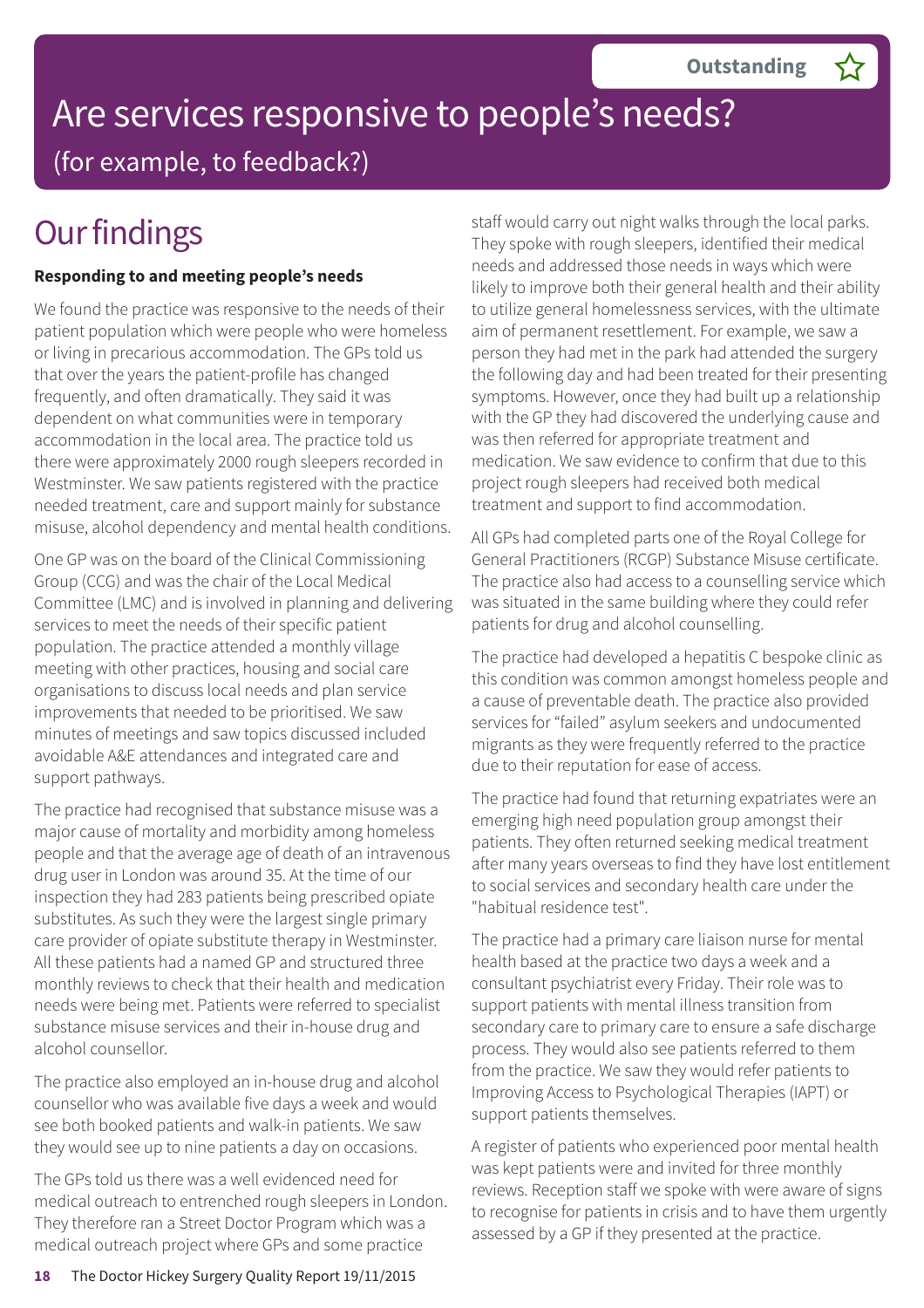# Are services responsive to people's needs?

(for example, to feedback?)

The premises were accessible to patients with disabilities. The waiting area was large enough to accommodate patients with wheelchairs and allowed for easy access to the treatment and consultation rooms. Accessible toilet facilities were available for all patients attending the practice.

#### **Access to the service**

The practice was open from 9am to 6.30pm Monday to Friday, but they were closed to patients between 12.30 and 2pm. The GPs carried out home visits to the local homeless hostels every evening. They told us they carried out physical health checks and medication reviews for people in the hostels who were either reluctant or too unwell to visit the surgery. The telephones were manned from 9.00am to 6.30pm daily. Appointments could not be booked in advance except to see the counsellors, as the practice offered a walk-in facility every day. We observed patient queuing before the doors opened on the day of our inspection, which the staff told us was a daily occurrence. Although GPs tried to stick to appointment times, they told us it was difficult due to their population group, which often resulted in patients having to wait a long time to be seen. However, patients told us they were satisfied with the appointments system. They said they had always been able to see a clinician the same day.

There were also arrangements in place to ensure patients received urgent medical assistance when the practice was closed. If patients called the practice when it was closed, there was an answerphone message giving the telephone number of the local walk-in centre specifically for homeless people and NHS 111 service.

The practice was in the process of setting up their website; however their patient participation group had a website that gave information about appointments, home visits and repeat prescriptions.

#### **Listening and learning from concerns and complaints**

The practice had a system in place for handling complaints and concerns. Its complaints policy and procedures were in line with recognised guidance and contractual obligations for GPs in England. There was a designated responsible person who handled all complaints in the practice

We looked at eight complaints received in the last twelve months and found these were dealt with in a timely way in line with the complaints policy. We saw that one theme had emerged which was long waiting times to see GPs. Appropriate apologies were given on the understanding that the practice would renew their efforts to reduce waiting times whilst still adhering to their open access philosophy.

We saw that information was available to help patients understand the complaints system, for example posters were displayed on notice boards and a summary leaflet was available and given to patients when they registered. There was also information about how to contact other organisations such as NHS England to make a complaint displayed on the walls. Patients we spoke with were aware of the process to follow should they wish to make a complaint. None of the patients we spoke with had ever needed to make a complaint about the practice.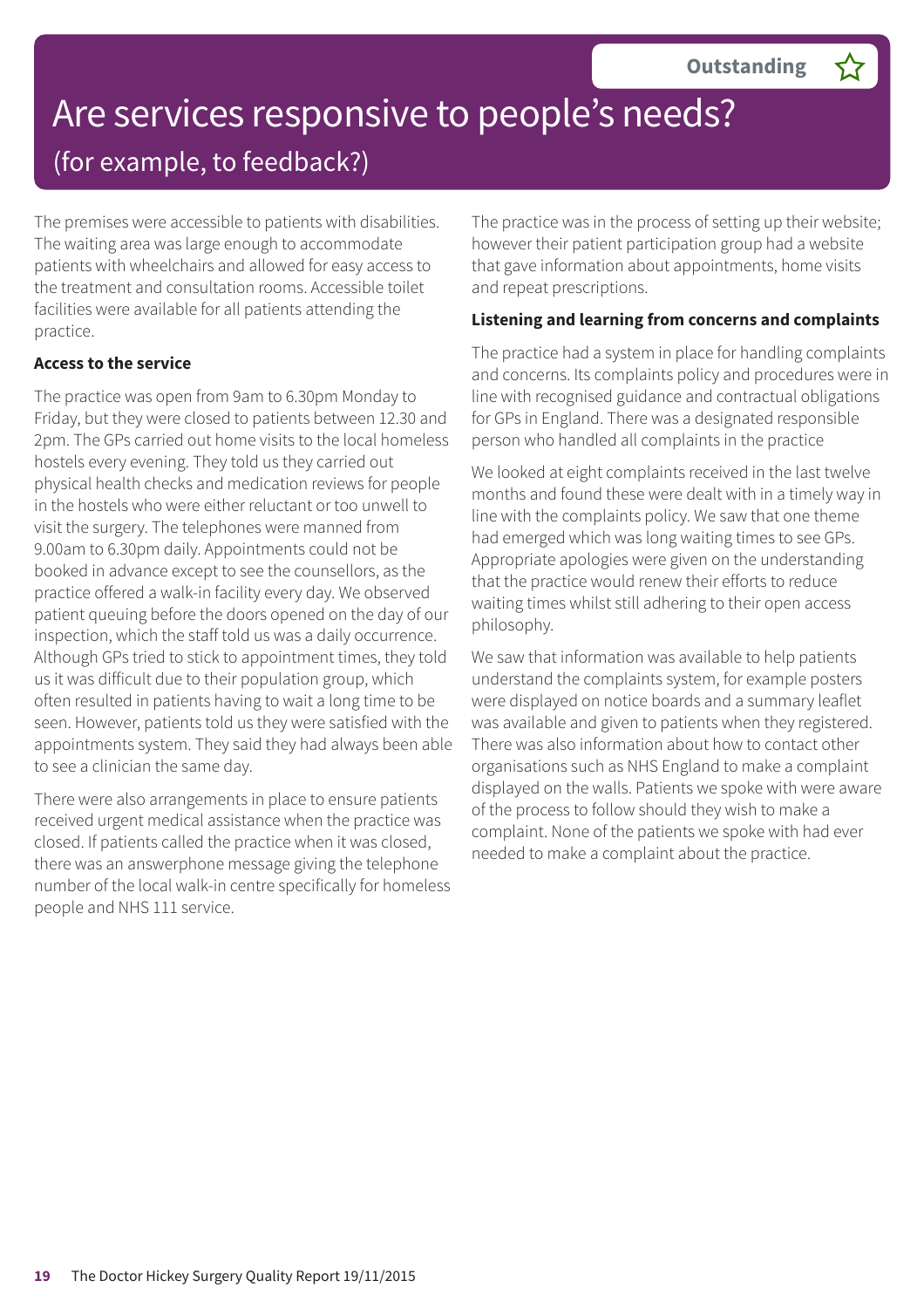## Are services well-led?

(for example, are they well-managed and do senior leaders listen, learn and take appropriate action)

## **Our findings**

#### **Vision and strategy**

The practice had a clear vision to deliver high quality care and promote good outcomes for patients. The practice had a mission statement which was displayed in the waiting areas and staff knew and understood the values. The practice vision was that 'homeless people, whose health needs are so immense, should receive a standard of general practice at least equitable with that which the rest of the nation takes for granted'. The practice had a robust strategy and supporting business plans which reflected the vision and values and were regularly monitored.

All members of staff we spoke with knew and understood the vision and values

#### **Governance arrangements**

There was a clear leadership structure with named members of staff in lead roles. We spoke with seven members of staff and they were all clear about their own roles and responsibilities. They told us they felt valued, well supported and knew who to go to in the practice with any concerns.

The practice had a number of policies and procedures in place to govern activity and these were available to staff via the desktop on any computer within the practice. All seven policies and procedures we looked at had been reviewed annually and were up to date.

The practice held monthly management update meetings which were attended by the partners, the practice manager. We looked at minutes from these meetings and found that performance, quality, training and accounts had been discussed.

One GP partner was on the board of the Clinical Commissioning Group (CCG) and was the chair of the Local Medical Committee (LMC). We saw that information from both these forums were fed back to practice staff at monthly practice meetings.

The practice had a comprehensive understanding of their performance. They attended a monthly peer review meeting with other practices and used the Quality and

Outcomes Framework (QOF) to measure their performance, which showed it was performing above national standards. Staff told us QOF data was regularly reviewed and discussed at the practices monthly meetings.

There was a programme of continuous clinical and internal audit used to monitor quality and to make improvements. Further, there were robust arrangements for identifying, recording and managing risks, issues and implementing mitigating actions. For example, all patients had risk assessments in their records which were classified as low, medium or high depending on whether they had been violent in the past or more recently.

#### **Leadership, openness and transparency**

The partners in the practice have the experience, capacity and capability to run the practice and ensure high quality care. They prioritise safe, high quality and compassionate care. The partners were visible in the practice and staff told us that they were approachable and always took the time to listen to all members of staff. The partners encouraged a culture of openness and honesty.

Leaders had an inspiring shared purpose and strived to deliver and motivate staff to succeed Staff told us that regular team meetings were held and that there was an open culture within the practice. They said they had the opportunity to raise any issues at team meetings and were confident in doing so and felt supported if they did. We also noted that team away days were held every 12 months. Staff said they felt respected, valued and supported, particularly by the partners in the practice. There were high levels of staff satisfaction Staff were proud of the organisation as a place to work and speak highly of the culture All staff were involved in discussions about how to run and develop the practice, and the partners encouraged all members of staff to identify opportunities to improve the service delivered by the practice.

#### **Practice seeks and acts on feedback from its patients, the public and staff**

Innovative approaches were used to gather feedback from people who use services including people in different equality groups The GPs told us they had recognised that obtaining honest and objective feedback from their patients was particularly difficult. This was because homeless people were accustomed to telling people and institutions what they think those people and institutions wish to hear, despite whatever assurances that honest